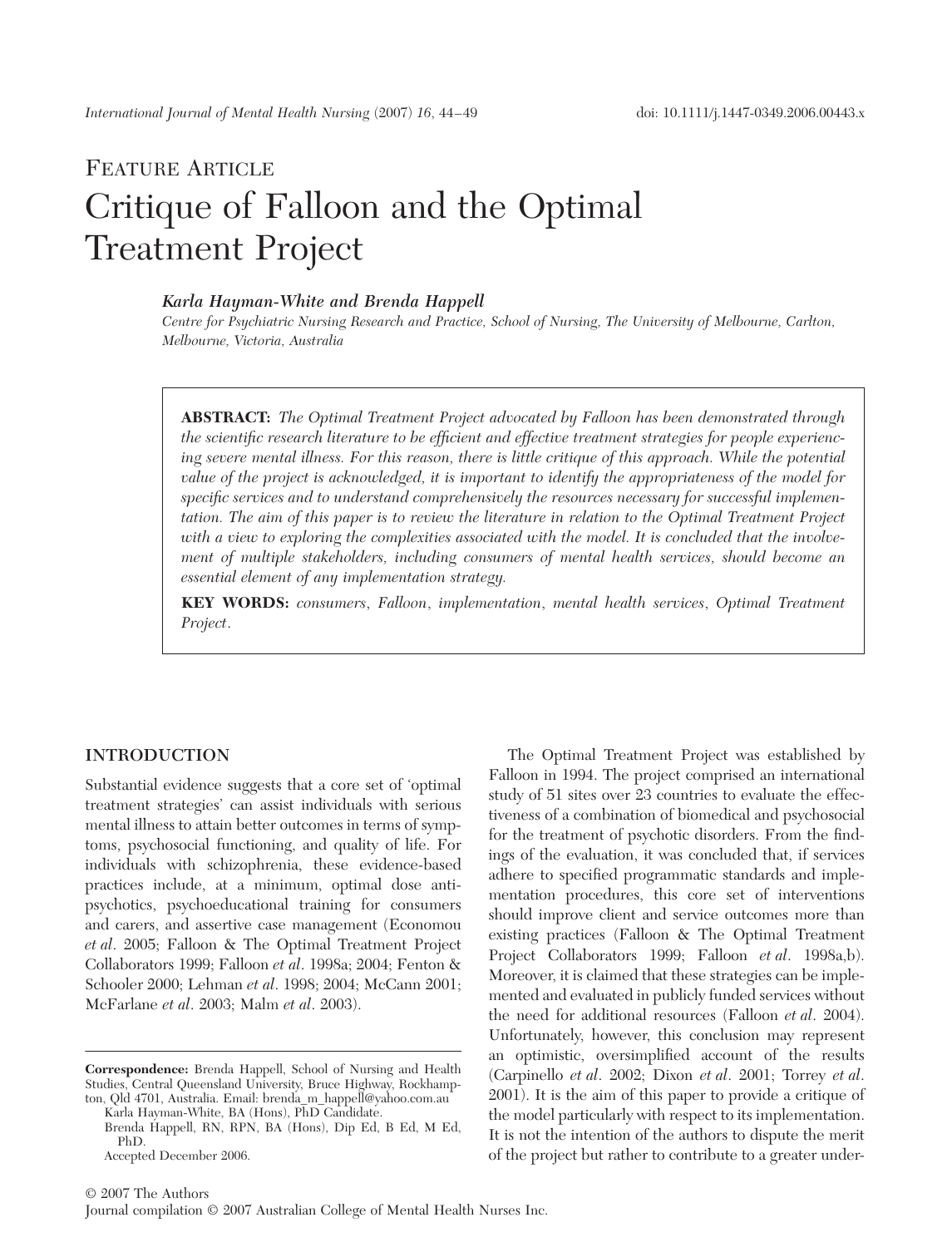standing of the conditions and resources required for the effective introduction of the optimal treatment strategies within the practice realm.

First, it is important to note that the sites participating in the evaluation were specifically selected because they had highly motivated administrators and clinicians, as well as sufficient resources for training and supervision, ongoing internal and external monitoring and evaluation (Falloon & The Optimal Treatment Project Collaborators 1999). Indeed, Falloon indicated the best predictor of continued participation in the project was the ability to secure continued funding for evaluation. Ongoing monitoring and evaluation are important to ensure fidelity to the treatment model and successful outcomes. Second, the recommended optimal treatment strategies may be too cumbersome for use in regular clinical facilities (Young *et al*. 1998). Finally, in the Afterword by column editors, the reader is informed that sites where Falloon was unable to provide 'his consultation and technical assistance, programme failure and withdrawal from the project have been the unfortunate consequence' (Falloon & The Optimal Treatment Project Collaborators 1999). Thus, the success of the evidence-based practices trialled in the Optimal Treatment Project does appear to be at least partly reliant on well-resourced services with motivated staff, as well as ongoing expert consultation and assistance.

It is important to recognize that evidence-based practices 'do not provide the answers for all persons with mental illness, all outcomes, or all settings' (Drake *et al*. 2001; p. 180). Services need to assess the suitability of their clients and practice setting, and be fully aware of the often complex implementation procedures to determine whether the introduction of these practices will increase the likelihood of positive client and service outcomes in their service. They also need to consider the use of other innovative practices that are highly regarded by practitioners, consumers, and families (Anthony *et al*. 2003; Frese *et al*. 2001; Lehman *et al*. 1998; Liberman 2002; Liberman & Kopelowicz 2002; Torrey *et al*. 2005), but for which little evidence exists owing to more complex research requirements (Kane *et al*. 1998; p. 28).

## **THE OPTIMAL TREATMENT PROJECT**

The Optimal Treatment Project is an international multisite study established in 1994 to 'evaluate the benefits and costs of applying evidence-based, optimal biomedical and psychosocial strategies for treatment of schizophrenia and other non-affective psychotic disorders over a five-year

period' (Falloon & The Optimal Treatment Project Collaborators 1999; p. 615). Fifty-three sites in 21 countries initially entered the project (Falloon & The Optimal Treatment Project Collaborators 1999); however, a more recent report from June 2004 indicated over 80 participating centres (Falloon *et al*. 2004). In each centre, multidisciplinary teams were provided extensive training (60– 100 hours) in the optimal treatment strategies. After team members were certified as competent, they began assessing and treating individuals with schizophrenia according to the project guidelines. Preliminary results after 2 years of optimal treatment indicated that, if applied in a systematic way, the evidence-based treatment strategies used in the Optimal Treatment Project are more effective than more traditional case management programmes for individuals with schizophrenia (Falloon *et al*. 2004).

As stated previously, sites were chosen to participate in the project based on specific characteristics (Falloon & The Optimal Treatment Project Collaborators 1999). Namely, administrators and clinicians had to be committed to developing practice according to an evidencebased model. Services also needed to have sufficient resources to support the sound implementation, and ongoing monitoring and evaluation of this complex treatment model. Additionally, sites chosen to participate had a demonstrated history of partnerships with local consumer organizations. While not stated explicitly, it can be assumed that these characteristics were deemed necessary to maximize the likelihood of sound programme implementation and positive client outcomes. Difficulties with programme implementation and a failure to achieve optimal outcomes may be more likely in services that do not share the characteristics of those chosen to participate in the Optimal Treatment Project (i.e. with less motivated staff and/or insufficient resources).

#### **Optimal treatment strategies**

The Falloon model comprises a set of core practices for the optimal treatment and clinical management of individuals with schizophrenia. These practices include: minimally effective doses of antipsychotic medication, as well as education and training to maximize compliance; education for the consumer and their caregivers to cope more effectively with environmental stresses; assertive case management to help prevent and resolve major social needs and crises, including exacerbations of symptoms; social living skills training; and targeted strategies for persistent and/or emerging symptoms (Falloon & The Optimal Treatment Project Collaborators 1999). Extensive evidence exists to support the efficacy and effectiveness of each of these practices (Drake *et al*. 2001; Falloon &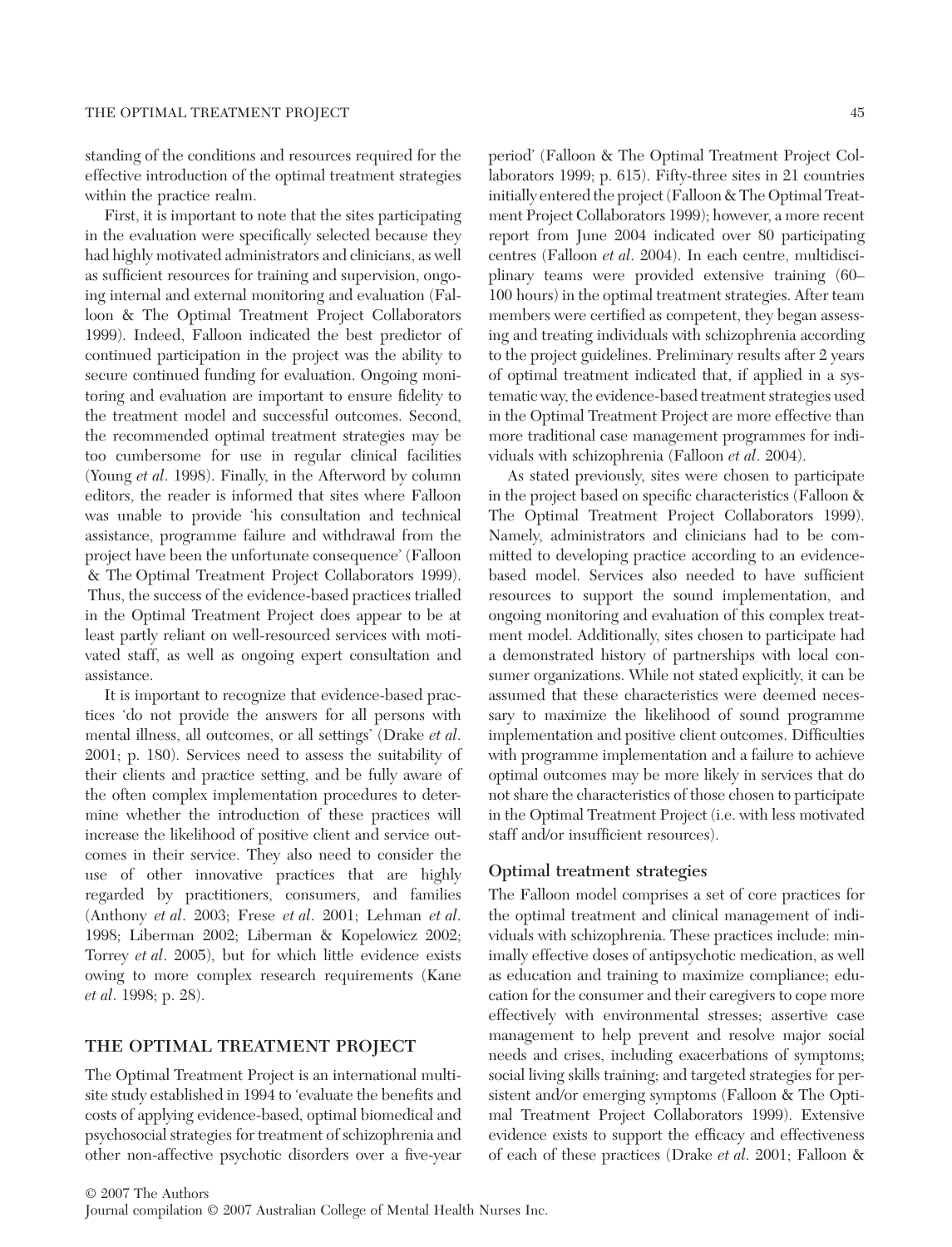The Optimal Treatment Project Collaborators 1999; Falloon *et al*. 2004; Fenton & Schooler 2000; Lehman *et al*. 1998; 2004). Only one article was found that provided a critical assessment of aspects of the Falloon model (Bellack *et al*. 2000) and one letter was found that provided a critique of assertive community treatment – the broader model encompassing assertive case management (Gomory 2001).

Using data from the Treatment Strategies in Schizophrenia (TSS) study, Bellack *et al*. (2000) provided a critical assessment of Falloon's Behavioural Family Therapy model. They found no difference in outcome between an applied family management intervention based on Falloon's model and a less intensive supportive family management intervention. Both interventions had a demonstrable clinical benefit. Thus, the higher costs associated with the Falloon model were not associated with greater benefits to consumers and their families. Althugh the TSS study was not purposefully designed to assess the effectiveness and efficacy of Falloon's family therapy model, findings from this study clearly indicate that, at this stage, evidence does not provide equivocal support for the preferential use of the Falloon model (Falloon *et al*. 2001).

## **Implementation, evaluation, and monitoring strategies**

The implementation of optimal treatment practices is complex, difficult, and resource intensive. Research indicates that the quality of implementation of evidencebased practices in routine mental health services strongly influences outcomes (Torrey *et al*. 2001). As stated by Drake *et al*. (2001):

[O]ffering a service that resembles an evidence-based practice is not sufficient; adherence to specific programmatic standards, often referred to as fidelity of implementation, is necessary to produce expected outcomes. (p. 180)

Consequently, it is recommended that standard guidelines and training materials be used to aid the implementation of such practices and improve client outcomes (Drake *et al*. 2001; Falloon & The Optimal Treatment Project Collaborators 1999; Torrey *et al*. 2001). Additionally, the inclusion of 'fidelity measures and self-correcting feedback mechanisms' is suggested (Torrey *et al*. 2001). These measures and mechanisms can be used to titrate levels of fidelity to produce better clinical results.

Torrey *et al*. (2001) outline six core steps required to effectively establish and maintain a desired practice, including:

. . . clearly voiced administrative support for change before training; initial clinical training using didactic methods; observation of practice, and written materials; ongoing weekly supervision by an expert, based on written principles and practices; follow-up visits by a program expert with feedback on implementation; and feedback on services and outcomes. (p. 48)

All of the above steps were carried out in the Optimal Treatment Project. Organizations were only included in the project if they had motivated administrators and staff. Following initial consultation, multidisciplinary teams from sites participating in the project received formal training. Falloon developed standard methods to assist the faithful implementation and delivery of the optimal treatment strategies, such as workbooks for therapists and guidebooks for consumers. Falloon and the Optimal Treatment Project collaborators also used continuous audits to assess levels of fidelity, annual independent reviews at each site, and extra training to maintain and improve the quality of the project (Falloon & The Optimal Treatment Project Collaborators 1999; p. 616).

It is likely that the positive clinical outcomes observed in the Optimal Treatment Project were influenced by the rigour and consistency with which the evidence-based practices were implemented. Consequently, other services that wish to implement evidence-based strategies (or the comprehensive treatment model developed by Falloon) to improve outcomes need to ensure fidelity of implementation. This requires adherence to programmatic standards, as well as continuous monitoring and evaluation. In turn, this requires adequate resources and suitably trained staff to undertake continuous audits of fidelity and internal reviews. Indeed, adequate finding is of utmost importance to both implement and sustain evidence-based practices over time.

Falloon and The Optimal Treatment Project Collaborators (1999) reported that the ability to secure ongoing funding for evaluation was the key predictor of continued participation in the project. Over time, it became evident that few publicly funded services are adequately resourced to deliver the optimal treatment programme advocated by Falloon (Falloon *et al*. 2004). Indeed, an inability to ensure the continued provision of optimal treatment strategies was the reason why a substantial number of participating centres were forced to withdraw from the project. Administrators should be mindful that funding is required to cover a range of costs not associated with existing care including initial training and ongoing supervision and feedback, as well as the cost of collecting clinical outcome data and measuring fidelity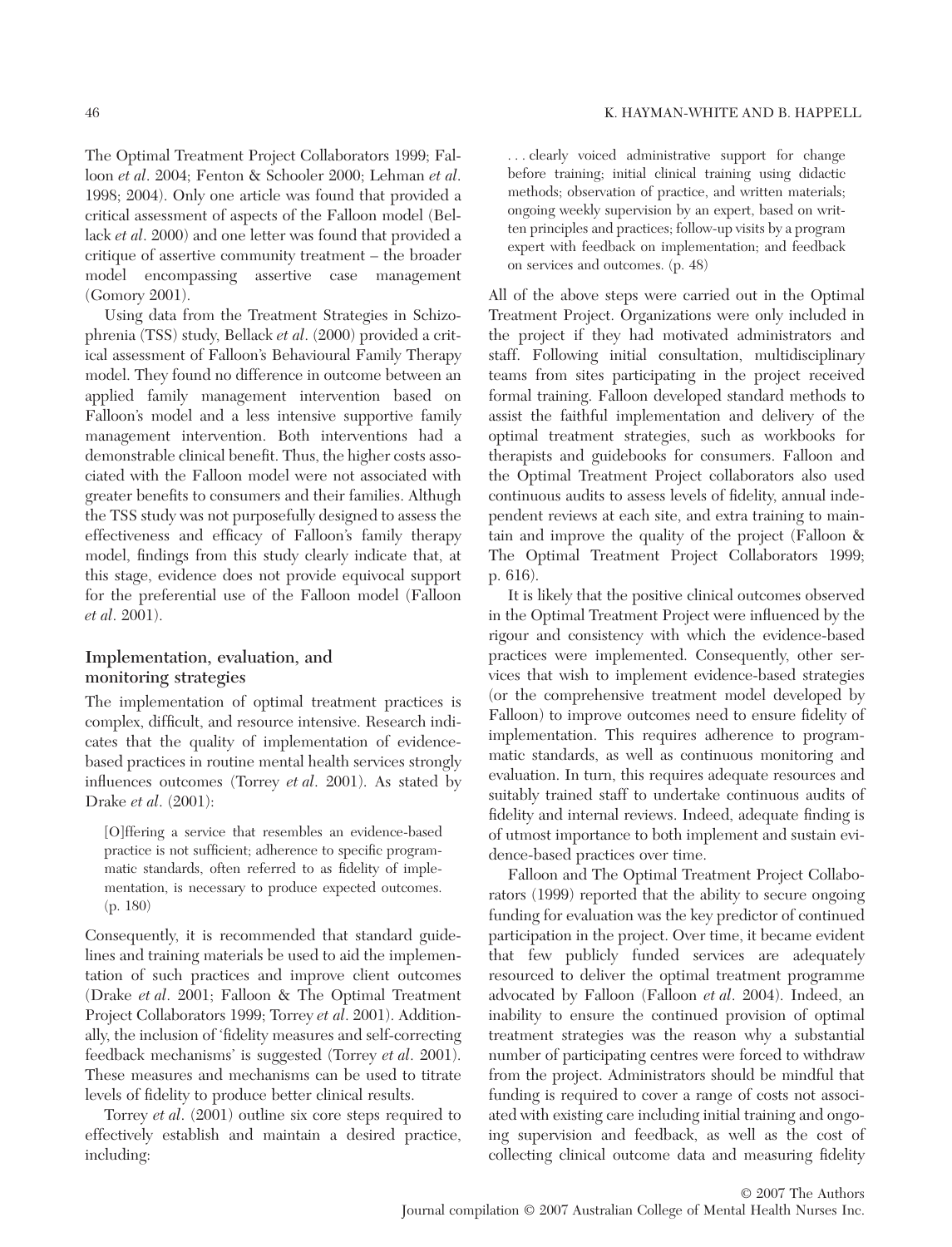(Torrey *et al*. 2001). Moreover, all of these costs include both direct costs and opportunity costs (i.e. time away from direct clinical practice).

Inadequate funding is not likely to be the only challenge faced by administrators. A number of authors suggest that one of the first challenges faced by those wishing to introduce new practices is communicating the need and garnering support for change (Carpinello *et al*. 2002; Torrey *et al*. 2001). There are many potential barriers to change. These barriers may be attitudinal, knowledge-based, practical, or systemic (Dixon *et al*. 2001; p. 903). They may derive from various stakeholders including mental health authorities, administrators, clinicians, consumers and their families. These barriers must be identified and overcome before the process of implementing evidence-based practices is attempted. Many factors influence whether practice implementation is successful. Aligning the support of multiple stakeholders may increase the probability of success, provided adequate training and resources are also available. In contrast, poor support from relevant stakeholders may cause the implementation of an otherwise efficacious practice to fail.

Organizations are responsible for predisposing stakeholders, including clinicians, to the introduction evidence-based practices via sensitive, well-conceived strategies that bring the practices to life. Many administrators and researchers back the introduction of these practices, as evidenced by the proliferation of practice guidelines and toolkits to support their implementation. Nevertheless, a great deal more than the publication and distribution of guidelines and toolkits is required to change the practice of clinicians. According to Torrey *et al*. (2001), clinicians are 'generally not eager to change and must be convinced to adopt a new practice' (p. 47); however, they are more amenable to adopting a new practice if they can clearly see how the new practice will benefit themselves and their clients.

Clinicians should be given the time and opportunity to evaluate the rationale and theory behind the introduction of a new practice, as well as discuss their concerns. Torrey *et al*. (2001) consider that the following may assist clinicians in this process: research support, compelling vignettes, impressions of those who have already adopted the practice, and provision of a practice ideology or theory that is aligned with their own values and experiences. Services should endeavour to use as many of these methods as possible because the support of clinicians, their willingness to adopt a new practice, can substantially influence outcomes. Ongoing training and support for clinicians are also indicated to ensure the consolidation

and reinforcement of new practices. The maintenance of practices over time can also influence client outcomes.

## **Limitations associated with the evidence supporting optimal treatment strategies**

There are at least three major limitations relevant to the scientific evidence currently available to support optimal treatment strategies. First, research is conducted on specific samples, in specific contexts, and examines specific outcomes. Consequently, the results from these investigations may be limited by the population, outcome, and context (Drake *et al*. 2001; p. 181). Positive outcomes may be specific to the particular population and context within which the research took place. Therefore, it is of utmost importance that organizations assess the comparability of their clients and context; otherwise, different outcomes may be expected. In those instances where extensions of the evidence are made, services need to ensure sound reasoning underpins their decisions, the implementation of practices are carefully planned and documented, and, most importantly, practice implementation and outcomes can be evaluated (Drake *et al*. 2001; p. 182).

The second major limitation relates to the definition of what constitutes 'good research-based evidence' when developing recommendations for how best to help individuals with schizophrenia. This definition is problematic because it inadvertently obscures other sources of knowledge and secures the centrality of pharmacotherapies at the expense of other approaches preferred by consumers and other stakeholders (Kane *et al*. 1998; Lelliott & Quirk 2004). Eligible studies are generally required to meet specific inclusion criteria. Namely, the study sample must be limited to, or primarily composed of, individuals with schizophrenia spectrum diagnoses (according to the Diagnostic and Statistical Manual for Mental Disorders) and the study design is limited to comparative clinical trials (Lehman *et al*. 2004; p. 194). Although the number of studies assessing alternative, or adjunct, therapies that meet these criteria has increased (Hemsley & Murray 2000), the majority of acceptable scientific evidence available pertains to pharmacotherapies 'because medication trials are simpler to evaluate' (Kane *et al*. 1998; p. 28).

Consequently, we know much less about non-pharmacological interventions and evidence-based models appear to understate their importance (Lehman *et al*. 1998; pp. 1–2). This is an unfortunate situation. Science can offer little in the way of evidence about interventions that have attained support from clinicians, consumers and their families. Indeed, the absence of consumer perspectives on what constitutes a preferred intervention and a desirable outcome is resounding. At present, research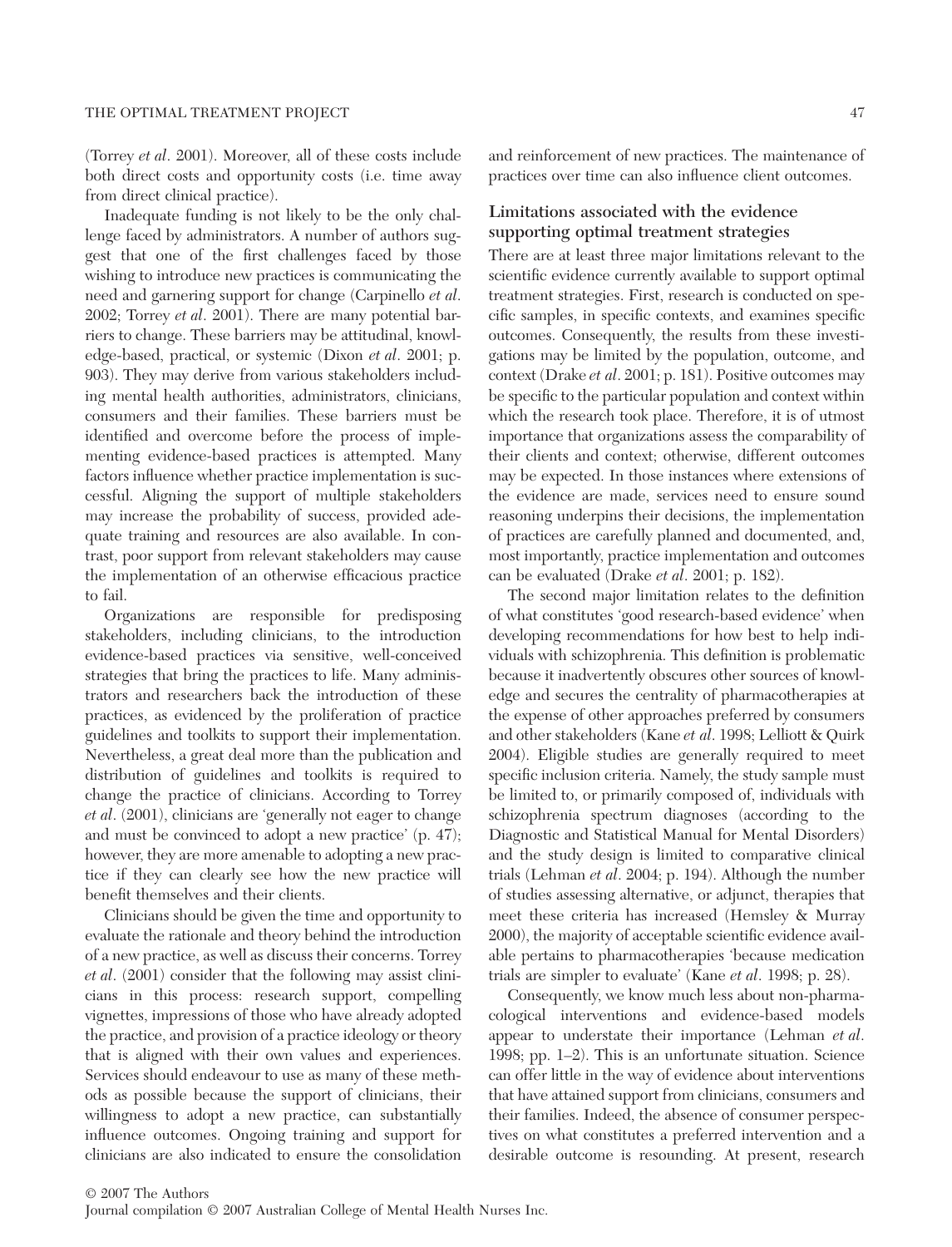and service delivery are determined based on the wishes of other stakeholders (Noble & Douglas 2004). Although many theorists and clinicians agree that 'medications alone cannot maximize recovery' (Lauriello *et al*. 2000; p. 143) and psychosocial treatments are an important adjunct to antipsychotic medication (Hemsley & Murray 2000), research regarding psychosocial and consumerpreferred interventions is lacking.

The third and final limitation relates to the composition of study samples that form the basis of evidencebased treatment recommendations. Study samples are typically composed of individuals with schizophrenia spectrum diagnoses. This is problematic given the diversity of clinical symptoms that characterize schizophrenia (Kane *et al*. 1998) and the possibility of multiple pathways towards the development of this spectrum of disorders (Hill *et al*. 2001). Although some treatments may be beneficial for heterogeneous groups of individuals with schizophrenia, research and recommended treatments need to be sensitive to the likelihood that a 'one-size-fitsall' approach is likely inadequate. Stated another way, it may be necessary to design research that can investigate the possibility of differential outcomes based on theoretically or clinically derived subtypes and tailor interventions accordingly.

## **CONCLUSION**

The impetus behind the implementation of evidencebased practices in publicly funded mental health services is the desire to provide individuals who experience mental illness with proven, effective services that improve the quality of their lives (Torrey *et al*. 2001; 2005). As the authors of this paper share this desire, the issues highlighted in the current paper are less criticisms of the Falloon model than a cautionary note to administrators to ensure they adequately assess the capacity for sound implementation and ongoing evaluation.

The implementation of evidence-based practices is complex, difficult, and resource intensive. 'Issues of organizational structure and commitment, resource development and clarity of roles and responsibilities must be addressed before training can be effective' (Drake *et al*. 2001; p. 182). The introduction of optimal treatment practices requires support from multiple stakeholders including mental health authorities, administrators, clinical staff, consumers and their families. Many of these stakeholders require extensive education and training to support and carry out the implementation of new practices, which may or may not differ substantially from existing practices. Where new practices are substantially different, services and administrators require the support and commitment of clinicians to ensure the fidelity of implementation and expected outcomes. Administrators need to be mindful of the additional costs associated with implementing evidence-based practices; this includes substantial amounts of time away from direct treatment delivery. Initial start-up and continuous funding are required for monitoring and evaluation to sustain expected outcomes.

Administrators also need to be mindful of the limitations of research evidence. First, suggested practices may not be appropriate for their service, context, or clients. Second, as stated by Kane *et al.* (1998), it is often the case that evidence-based models:

[Do] not consider potentially relevant findings in other fields and cannot adequately consider exciting new concepts (e.g. very early intervention) or other perspectives that have not been studied adequately (e.g. the phenomenon or perspective of recovery). As a result . . . [they provide] only limited advice to those struggling to improve patterns of care. (Kane *et al*. 1998; p. 28)

At present, evidence-based models are biased towards incorporating those practices that achieve positive outcomes as defined by researchers (e.g. a reduction in hospitalization). Although these outcomes are often viewed favourably by hospital administrators, they do not represent the full range of outcome variables that could be included in evidence-based research (Frese *et al*. 2001). Multiple stakeholders, including consumers, should be invited to participate in the selection of outcome variables so that agreement can be reached regarding what constitutes a positive outcome. That way, evidence-based models can incorporate practices that achieve positive outcomes from the perspective of all stakeholders.

#### **ACKNOWLEDGEMENTS**

This study was commissioned by the Health and Community Services Union (HACSU). The authors wish to thank HACSU for permitting these results to be published.

#### **REFERENCES**

- Anthony, W., Rogers, E. S. & Farkas, M. (2003). Research on evidence-based practices: Future directions in an era of recovery. *Community Mental Health Journal*, *39* (2), 101– 114.
- Bellack, A. S., Haas, G. L., Schooler, N. R. & Flory, J. D. (2000). Effects of behavioural family management on family communication and patient outcomes in schizophrenia. *British Journal of Psychiatry*, *177*, 434–439.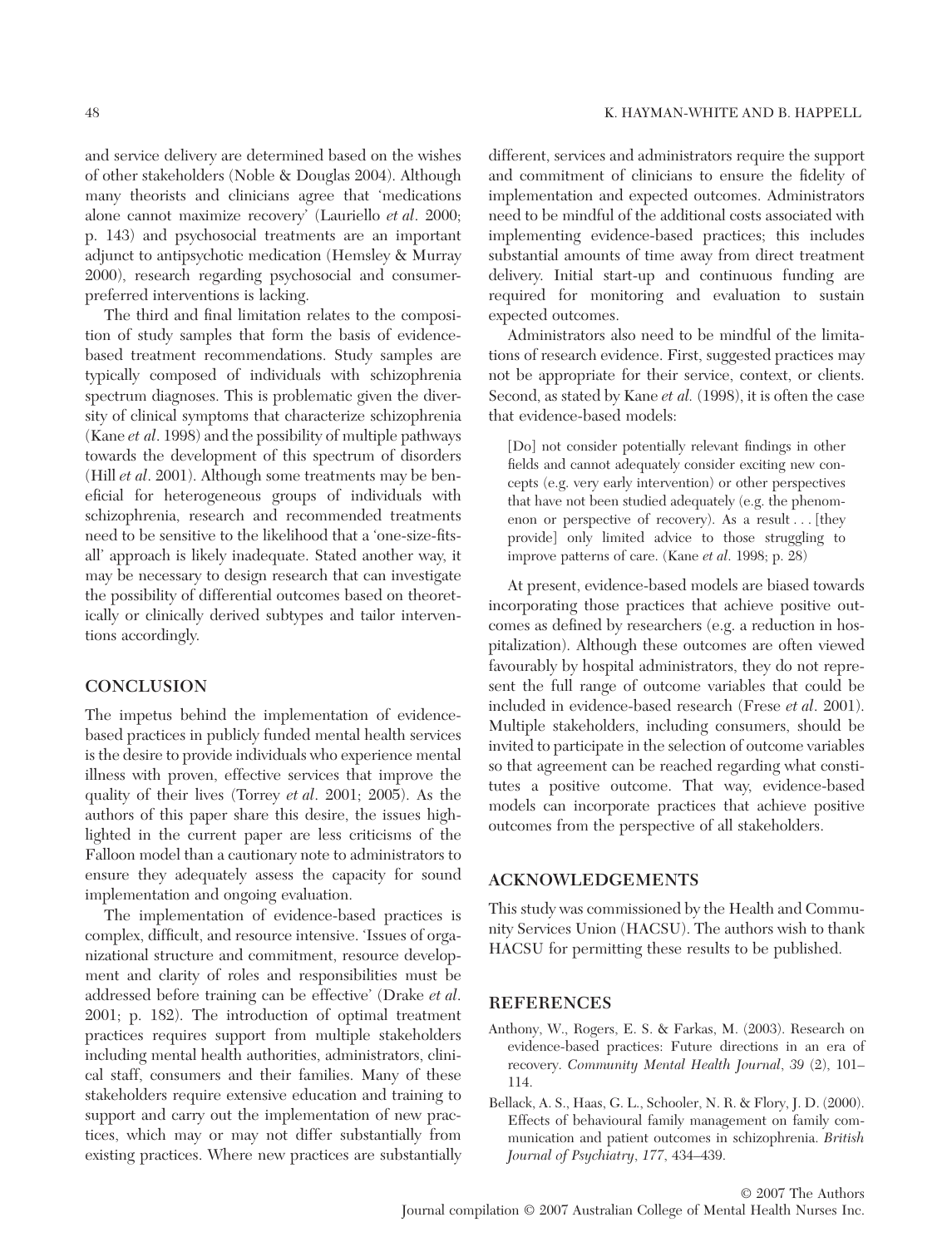- Carpinello, S. E., Rosenberg, L., Stone, J., Schwager, M. & Felton, C. J. (2002). Best practices. New York State's campaign to implement evidence-based practices for people with serious mental disorders. *Psychiatric Services*, *53* (2), 153–155.
- Dixon, L., McFarlane, W. R., Lefley, H. *et al.* (2001). Evidencebased practices for services to families of people with psychiatric disabilities. *Psychiatric Services*, *52* (7), 903–910.
- Drake, R. E., Goldman, H. H., Leff, H. S. *et al.* (2001). Implementing evidence-based practices in routine mental health service settings. *Psychiatric Services*, *52* (2), 179–182.
- Economou, M., Palli, A. & Falloon, I. R. H. (2005). Violence, misconduct and schizophrenia: Outcome after four years of optimal treatment. *Clinical Practice and Epidemiology in Mental Health*, *1*, 3.
- Falloon, I. R. H., Held, T., Roncone, R., Coverdale, J. H. & Laidlaw, T. M. (1998a). Optimal treatment strategies to enhance recovery from schizophrenia. *Australian and New Zealand Journal of Psychiatry*, *32* (1), 43–47.
- Falloon, I. R. H., Coverdale, J. H., Laidlaw, T. M., Merry, S., Kydd, R. R. & Morosini, P. (1998b). Early intervention for schizophrenic disorders: Implementing optimal treatment strategies in routine clinical services. *British Journal of Psychiatry*, *172* (Suppl. 33), 33–38.
- Falloon, I. R. H. & The Optimal Treatment Project Collaborators (1999). Optimal treatment for psychosis in an international multisite demonstration project. *Psychiatric Services*, *50* (5), 615–618.
- Falloon, I. R. H., Bellack, A. S. & Schooler, N. R. (2001). Stress management and schizophrenia (Author's reply). *British Journal of Psychiatry*, *179*, 76–77.
- Falloon, I. R. H., Montero, I., Sungur, M. *et al.* (2004). Implementation of evidence-based treatment for schizophrenic disorders: Two-year outcome of an international field trial of optimal treatment. *World Psychiatry*, *3*, 2.
- Fenton, W. S. & Schooler, N. R. (2000). Editors' introduction: Evidence-based psychosocial treatment for schizophrenia. *Schizophrenia Bulletin*, *26* (1), 1–3.
- Frese, F. J. III, Stanley, J., Kress, K. & Vogel-Scibilia, S. (2001). Integrating evidence-based practices and the recovery model. *Psychiatric Services*, *52* (11), 1462–1468.
- Gomory, T. (2001). Letters: A critique of the effectiveness of assertive community treatment. *Psychiatric Services*, *52* (10), 1394.
- Hemsley, D. & Murray, R. M. (2000). Commentary: Psychological and social treatments for schizophrenia: Not just old remedies in new bottles. *Schizophrenia Bulletin*, *26* (1), 145– 151.
- Hill, S. K., Ragland, J. D., Gur, R. C. & Gur, R. E. (2001). Neuropsychological differences among empirically derived clinical subtypes of schizophrenia. *Neuropsychology*, *15* (4), 492–501.
- Kane, J. M., Hargreaves, W. A., Hester, T. W., Hogan, M. F. & Flynn, L. M. (1998). Commentaries on the Schizophrenia Patient Outcomes Research Team (PORT) studies. *Schizophrenia Bulletin*, *24* (1), 20–32.
- Lauriello, J., Bustillo, J. & Keith, S. J. (2000). Commentary: Can intensive psychosocial treatments make a difference in a time of atypical antipsychotics and managed care? *Schizophrenia Bulletin*, *26* (1), 141–144.
- Lehman, A. F., Steinwachs, D. M., Dixon, L. B. *et al.* (1998). At issue: Translating research into practice: The Schizophrenia Patient Outcomes Research Team (PORT) treatment recommendations. *Schizophrenia Bulletin*, *24* (1), 1–10.
- Lehman, A. F., Kreyenbuhl, J., Buchanan, R. W. *et al.* (2004). The Schizophrenia Patient Outcomes Research Team (PORT): Updated treatment recommendations 2003. *Schizophrenia Bulletin*, *30* (2), 193–217.
- Lelliott, P. & Quirk, A. (2004). What is life like on acute psychiatric wards? *Current Opinion in Psychiatry*, *17* (4), 297– 301.
- Liberman, R. P. (2002). Future directions for research studies and clinical work on recovery from schizophrenia: Questions with some answers. *International Review of Psychiatry*, *14* (4), 337–342.
- Liberman, R. P. & Kopelowicz, A. (2002). Recovery from schizophrenia: A challenge for the 21st century. *International Review of Psychiatry*, *14* (4), 245–255.
- McCann, E. (2001). Recent developments in psychosocial interventions for people with psychosis. *Issues in Mental Health Nursing*, *22* (1), 99–107.
- McFarlane, W. R., Dixon, L., Lukens, E. & Lucksted, A. (2003). Family psychoeducation and schizophrenia: A review of the literature. *Journal of Marital and Family Therapy*, *29* (2), 223–245.
- Malm, U., Ivarsson, B., Allebeck, P. & Falloon, I. R. H. (2003). Integrated care in schizophrenia: A 2-year randomized controlled study of two community-based treatment programs. *Acta Psychiatrica Scandinavica*, *107* (6), 415–423.
- Noble, L. M. & Douglas, B. C. (2004). What users and relatives want from mental health services. *Current Opinion in Psychiatry*, *17*, 289–296.
- Torrey, W. C., Drake, R. E., Dixon, L. *et al.* (2001). Implementing evidence-based practices for persons with severe mental illnesses. *Psychiatric Services*, *52* (1), 45–50.
- Torrey, W. C., Rapp, C. A., Van Tosh, L., McNabb, C. R. A. & Ralph, R. O. (2005). Recovery principles and evidence-based practice: Essential ingredients of service improvement. *Community Mental Health Journal*, *41* (1), 91–100.
- Young, A. S., Sullivan, G., Burnam, M. A. & Brook, R. H. (1998). Measuring the quality of outpatient treatment for schizophrenia. *Archives of General Psychiatry*, *55* (7), 611–617.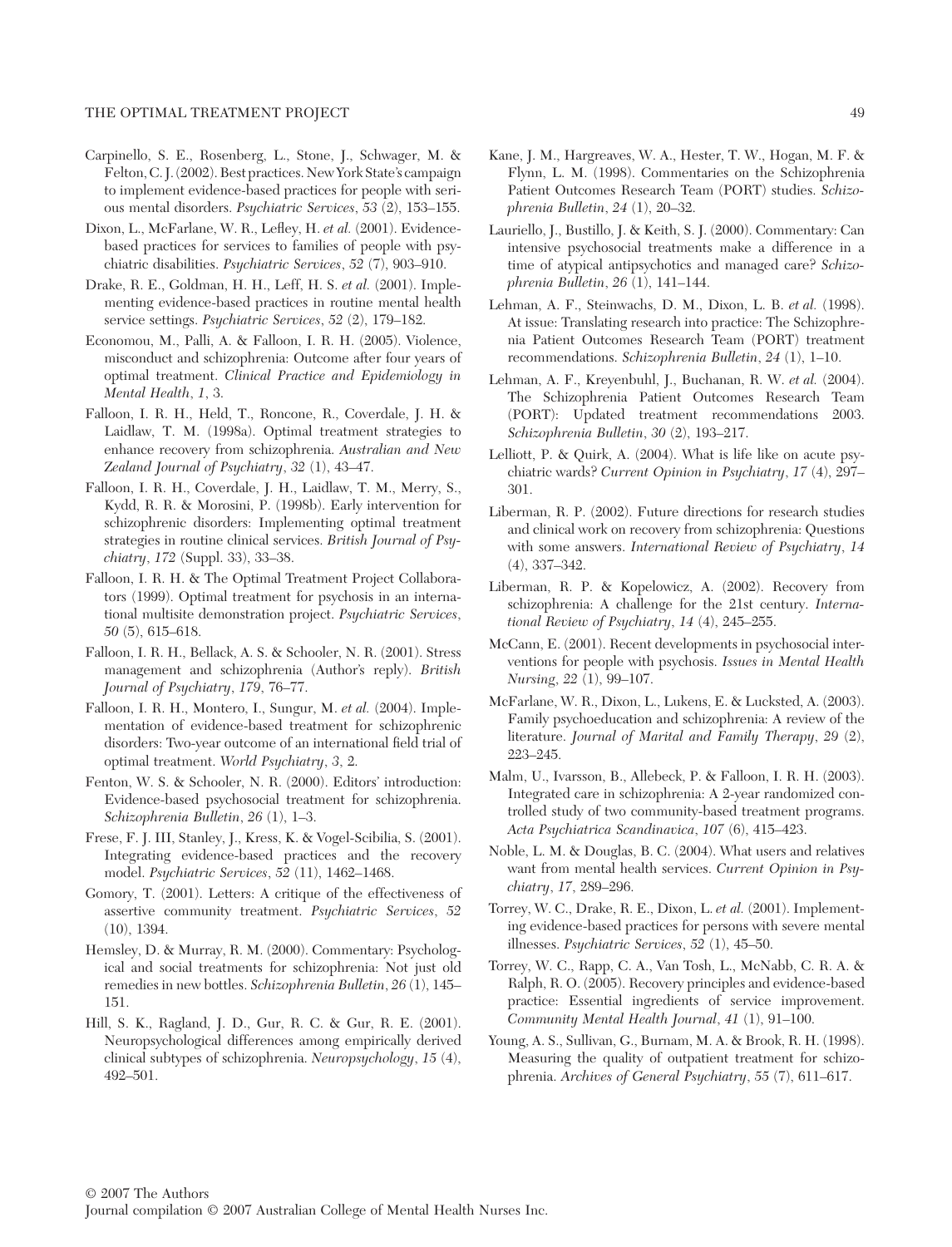Copyright of International Journal of Mental Health Nursing is the property of Blackwell Publishing Limited and its content may not be copied or emailed to multiple sites or posted to a listserv without the copyright holder's express written permission. However, users may print, download, or email articles for individual use.